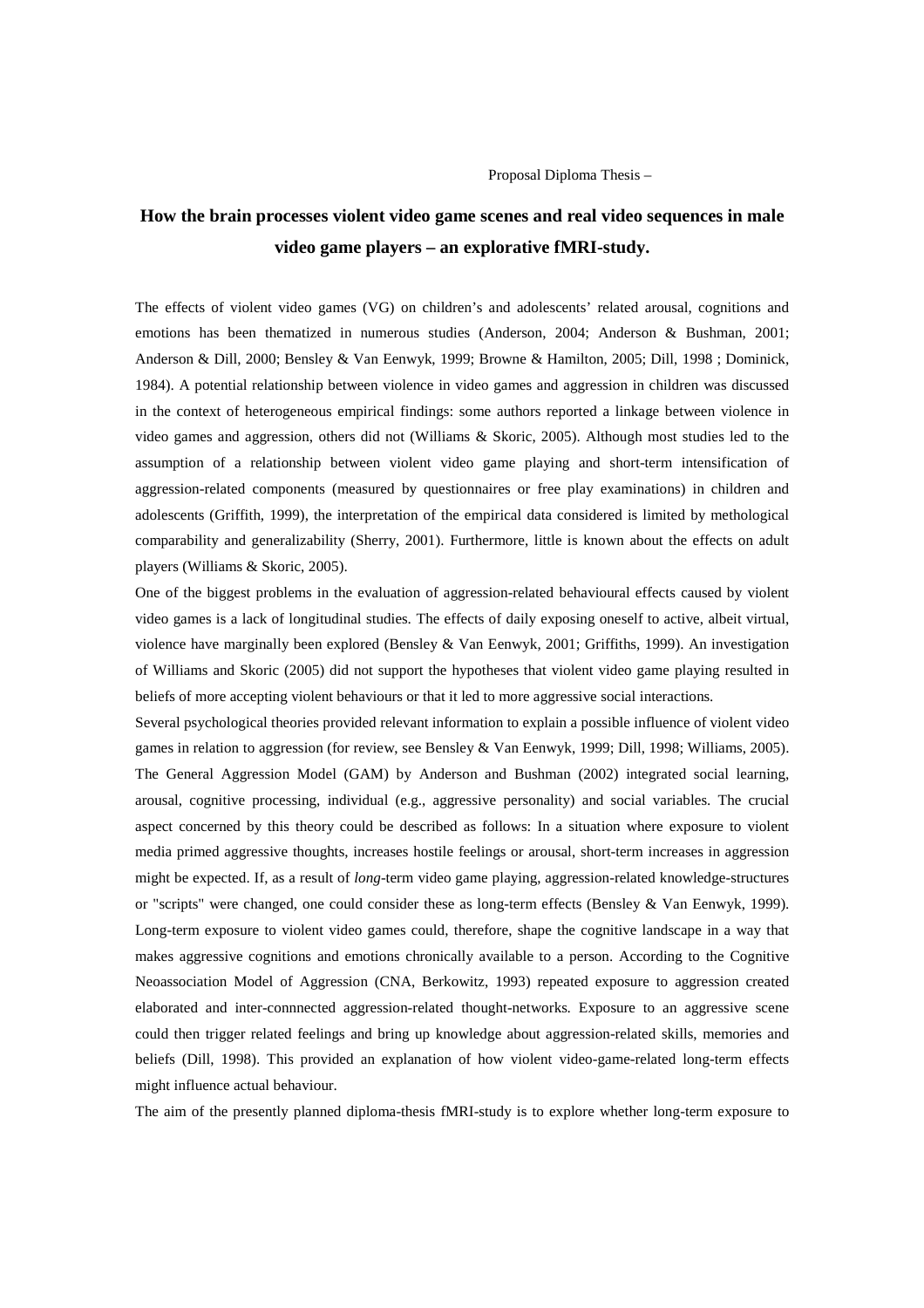## Proposal Diploma Thesis –

violent video games take an effect on adults´ neural processing of violent virtual- and reality-related situations. Two groups of adult participants should be compared: participants with and without a history of long-term violent video game playing experience.

In an experimental condition participants will be visually presented short scenes in which they "act" during scenarios that are captured from violent video game sequences or parallelized realistic violent video clips. The scenarios are conceptualized in an ego-view fashion (the spectator is involved in the situation as his perspective is identical to the camera position) compiled by three parts: (part 1;  $\sim$  3 sec) The participant virtually comes along, runs around a corner and is confronted with (a) an enemy bearing a weapon, (b) a friend bearing a weapon or (c) no one. (part 2) The presentation stops, showing a still picture (waiting for the participants´ response after a break of at least 300 ms). (3) The participants respond with the right index finger pushing a button to react in a defined way (situation progresses for  $\sim$  2 sec) as (a) shooting the enemy (= aggressive situation), (b) approach the friend (= non-aggressive situation, baseline) or (c) continue running through the scenario with no persons present (= low level baseline). Both sets of situations will be constructed in a video-game- and a reality-related fashion (two modalities). The button press serves as an executive component demanding real acting by the participants.

The aim of the study is to examine adults automatic neural processing during violent situations in two different contexts – video game versus real. Additionally, two groups will be examined: experienced video game players and individuals who do not frequently play video games. Video game experienced individuals may show a different pattern of brain activation between aggressive video game and real situations in comparison to not experienced participants. As a hypothesis, we expect video game players to distinguish between game and reality, because they normally follow strategic goals in those violent games filtering out the violent aspects, whereas not experienced individuals might process both virtual and real context in the same conceptual and, therefore, similar form at neural level.

Additionally, personality and aggression questionnaires will be applied to explore possible confounds in relation to imaging data.

## References:

- Anderson, C. A. (2004). An update on the effects of playing violent video games. *Journal of Adolescence, 27*(1), 113-122.
- Anderson, C. A., & Bushman, B. J. (2001). Effects of violent video games on aggressive behavior, aggressive cognition, aggressive affect, physiological arousal, and prosocial behavior: A metaanalytic review of the scientific literature. *Psychological Science, 12*(5), 353-359.

Anderson, C. A., & Bushman, B. J. (2002). Human aggression. *Annu Rev Psychol, 53*, 27-51.

- Anderson, C. A., & Dill, K. E. (2000). Video games and aggressive thoughts, feelings, and behavior in the laboratory and in life. *Journal of Personality and Social Psychology, 78*(4), 772-790.
- Bensley, L., & Van Eenwyk, J. (2001). Video games and real-life aggression: Review of the literature. *Journal of Adolescent Health, 29*(4), 244-257.